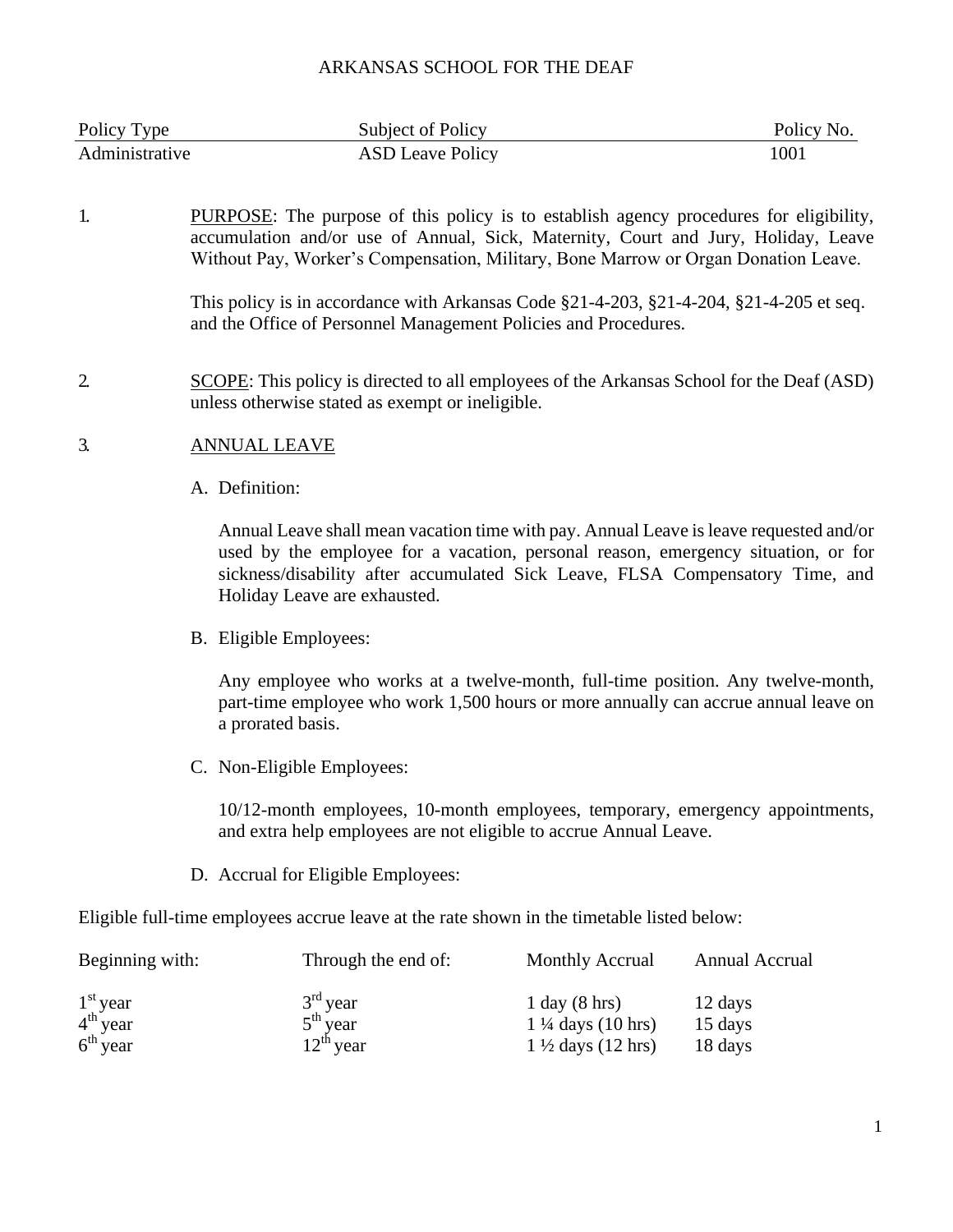| Policy Type                             | Subject of Policy       |                              | Policy No.     |
|-----------------------------------------|-------------------------|------------------------------|----------------|
| Administrative                          | <b>ASD Leave Policy</b> |                              | 1001           |
|                                         |                         |                              |                |
| Beginning with:                         | Through the end of:     | Monthly Accrual              | Annual Accrual |
|                                         | $20th$ year             | $1\frac{3}{4}$ days (14 hrs) | 21 days        |
| $13^{th}$ year<br>21 <sup>st</sup> year |                         | 1 7/8 days (15 hrs)          | $22.5$ days    |

All annual leave is cumulative. However, no employee may have more than 30 days accumulation on December  $31<sup>st</sup>$  of each year. Accrued leave may exceed 30 days during the calendar year, but those days in excess of 30 days will be lost if not used by December  $31<sup>st</sup>$  of each year.

If an employee is transferring, without a break in service, between state agencies and/or state-supported institutions of higher learning, which are covered by these policies, he/she retains all accumulated annual leave.

An employee may not earn annual leave when on leave without pay for ten (10) or more cumulative days within a calendar month.

Annual leave must be earned before it can be used. Employees will accrue half their monthly accrual of annual leave if employed on the first  $(1<sup>st</sup>)$  working day of the month and work through the  $15<sup>th</sup>$  of that month. Employees will accrue half their monthly accrual if employed on the  $16<sup>th</sup>$  of the month and work through the last working day of that month. (If the  $16<sup>th</sup>$  falls on a weekend or holiday, accrual begins on the first  $(1<sup>st</sup>)$  working day thereafter.) Employees will not borrow from anticipated future accruals and Employees will not borrow from anticipated future accruals and may not use annual leave accrued by other employees.

Employees continue to earn annual leave at their normal accrual rate when on annual or sick leave.

E. Use:

Annual leave is granted on the basis of workdays, not calendar days. Non-workdays, such as holidays and weekends, are not charged as annual leave. An employee may request to use annual leave at any time after the leave has been accrued. Leave is not available for use until the first working day of the month following the accrual. **Requests to use annual leave are made and approved in advance by the immediate supervisor. The supervisor has the right to refuse leave requests at times when the employee's absence causes undue hardship for the work unit. Unauthorized leave is a violation of this leave policy and will result in Leave Without Pay being charged to the employee.** The minimum annual leave amount an employee can use is fifteen (15) minutes. No smaller amounts shall be authorized or used. Annual leave requests for more than two weeks must be approved by the Superintendent or Designee. All compensatory time may be used before the use of annual leave.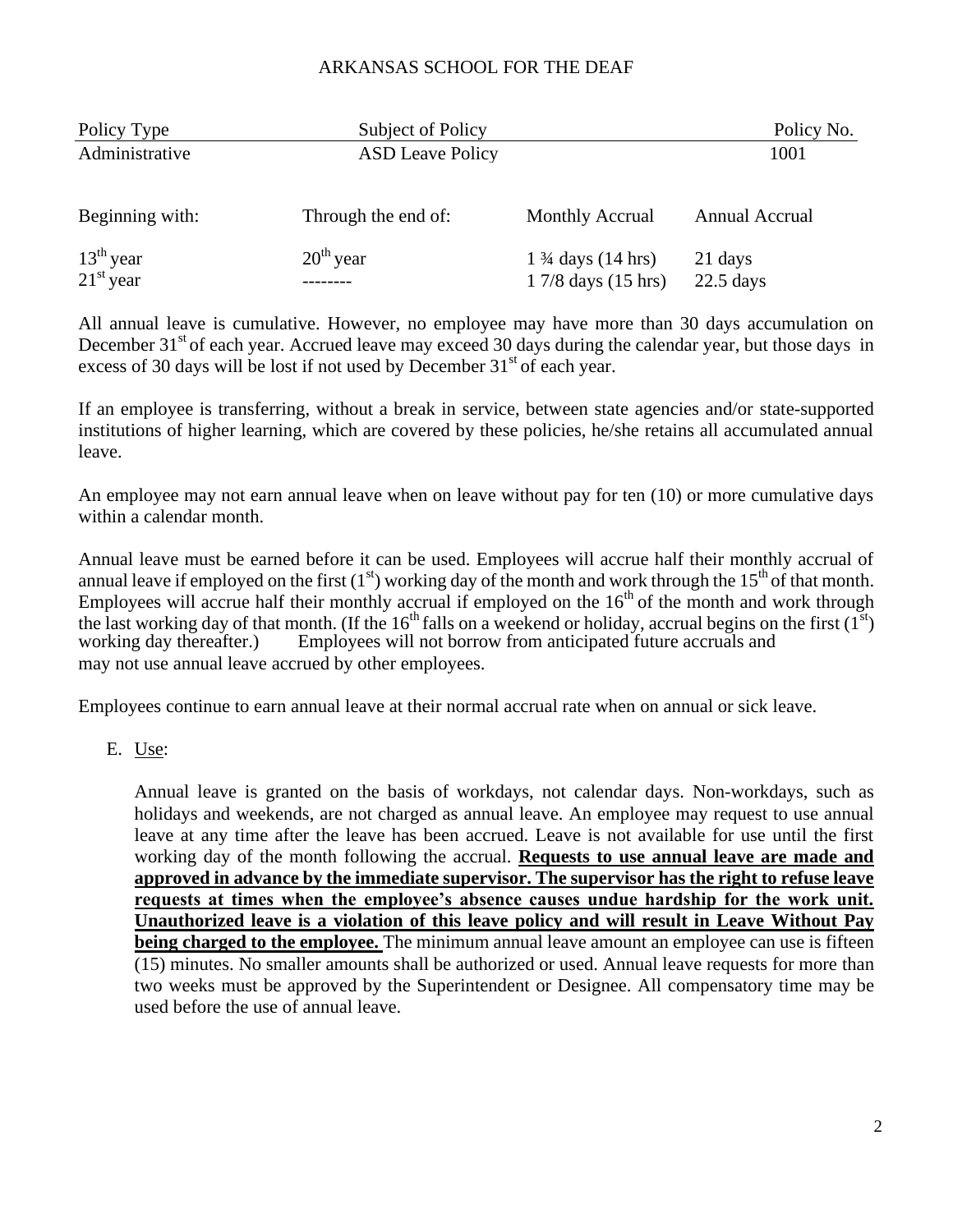| Policy Type    | Subject of Policy       | Policy No. |
|----------------|-------------------------|------------|
| Administrative | <b>ASD Leave Policy</b> | 100        |

# F. Termination

Whenever an employee is separated from the agency by reason of resignation, layoff, or dismissal, the unused annual leave shall be liquidated by a lump sum payment, not to exceed 30 working days. Terminating employees whose last day is prior to the fifteenth of the month do not accrue annual leave for that month.

# 3. SICK LEAVE Ark. Code Ann. §§ 21-4-206 through 208; 21-4-501

### A. Definition:

#### **Sick leave may be used for only the following purposes:**

When the employee is unable to work because of sickness or injury, or for medical, dental, or optical treatment.

Death or serious illness of a member of the employee's immediate family. Immediate family is defined as the father, mother, sister, brother, husband, wife, child, grandmother, grandfather, grandchild, in-laws or any individual acting as a parent or guardian of an employee.

The use of sick leave is contingent upon the occurrence of one of the events listed above. If the event never occurs, the employee is not entitled to the sick leave benefits.

### B. Eligible Employees:

Any employee in a regular salary position who works full time and any employee who works less than full time, but at least 1500 hours per year, is eligible to accrue Sick Leave.

### C. Non-Eligible Employees:

Summer employees, temporary, emergency appointments and extra help employees are not eligible to accrue Sick Leave. **Ten-Month (school term) employees do not accrue sick leave benefits during the summer months.**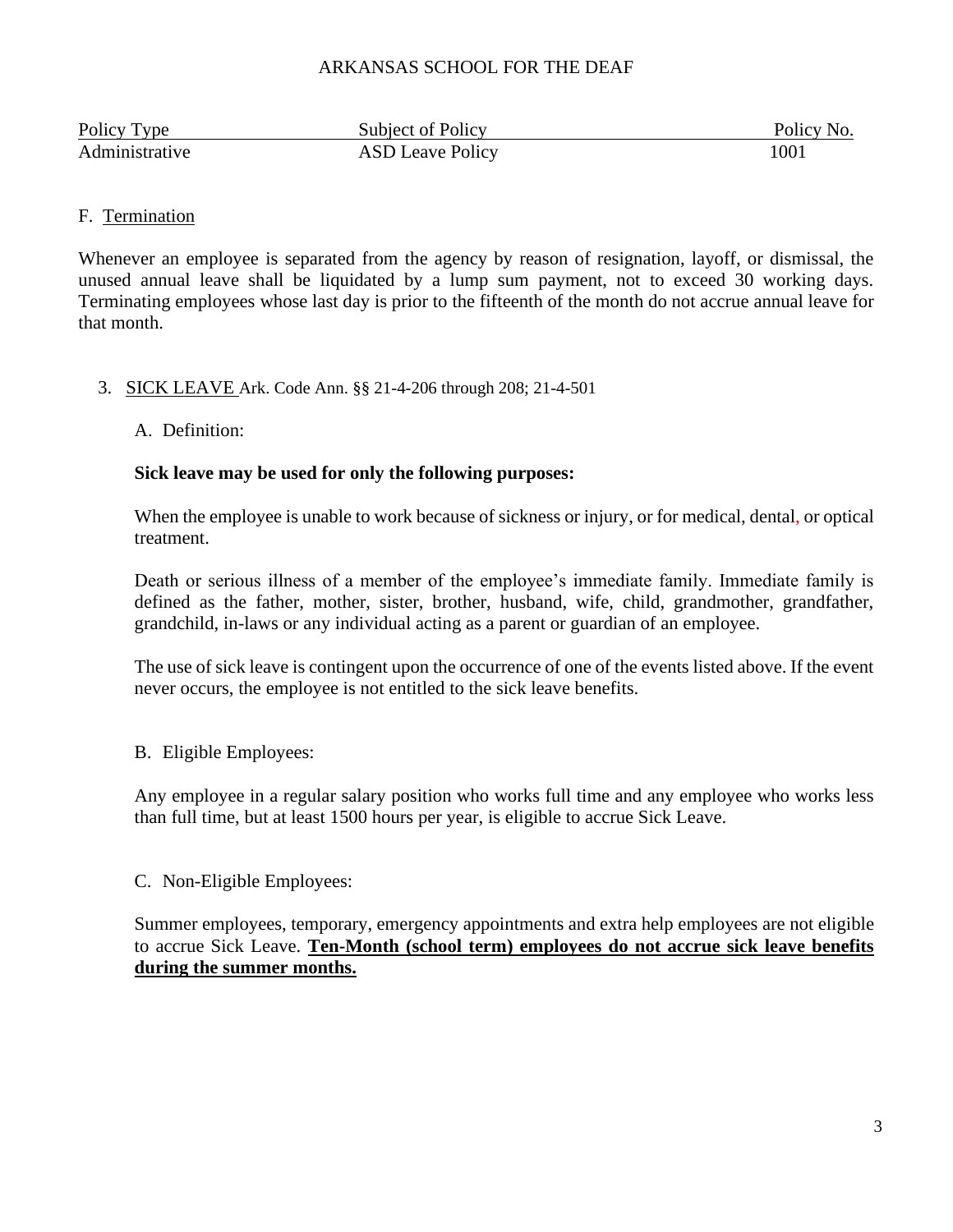| Policy Type    | Subject of Policy       | Policy No. |
|----------------|-------------------------|------------|
| Administrative | <b>ASD Leave Policy</b> | 1001       |

# D. Accrual for Eligible Employees:

Employees accrue sick leave at the rate of one (1) day for each completed month of service; however, no employee shall have over 120 days accumulated on December  $31<sup>st</sup>$  of each year.

Accrued leave may exceed 120 days during the calendar year, but those days in excess of 120 will be forfeited if not used by December  $31<sup>st</sup>$  of each year.

Sick leave must be earned before it can be used. Employees will accrue half their monthly accrual of sick leave if employed on the first  $(1<sup>st</sup>)$  working day of the month and work through the  $15<sup>th</sup>$  of that month. Employees will accrue half their monthly accrual if employed on the  $16<sup>th</sup>$  of the month and work through the last working day of that month. (If the  $16<sup>th</sup>$  falls on a weekend or holiday, accrual begins on the first  $(1<sup>st</sup>)$  working day thereafter.)

Employees will not borrow from anticipated future accruals.

Sick leave may not be accumulated during a period of leave without pay when such leave is ten (10) or more days within a calendar month.

Employees continue to earn sick leave at the normal accrual rate when they are on sick leave or annual leave.

Sick leave is granted on the basis of workdays, not calendar days. Non-workdays, such as holidays and weekends, are not charged as sick leave.

E. Use

The minimum sick leave amount an employee can use is fifteen (15) minutes. No smaller amount shall be authorized or used. Leave is not available for use until the first working day of the month following the accrual.

Absences due to sick leave, except in the case of maternity leave, shall be charged in the following order: (1) earned sick leave; (2) earned annual leave; (3) compensatory time; (4) leave without pay.

**Employees who are on sick leave for five (5) or more consecutive days must furnish a certificate of illness from an attending physician.** The certificate must indicate the dates the employee was unable to work. The employee must also have a release to return to work. A pattern of sick leave usage may require an employee to furnish a certificate of illness from a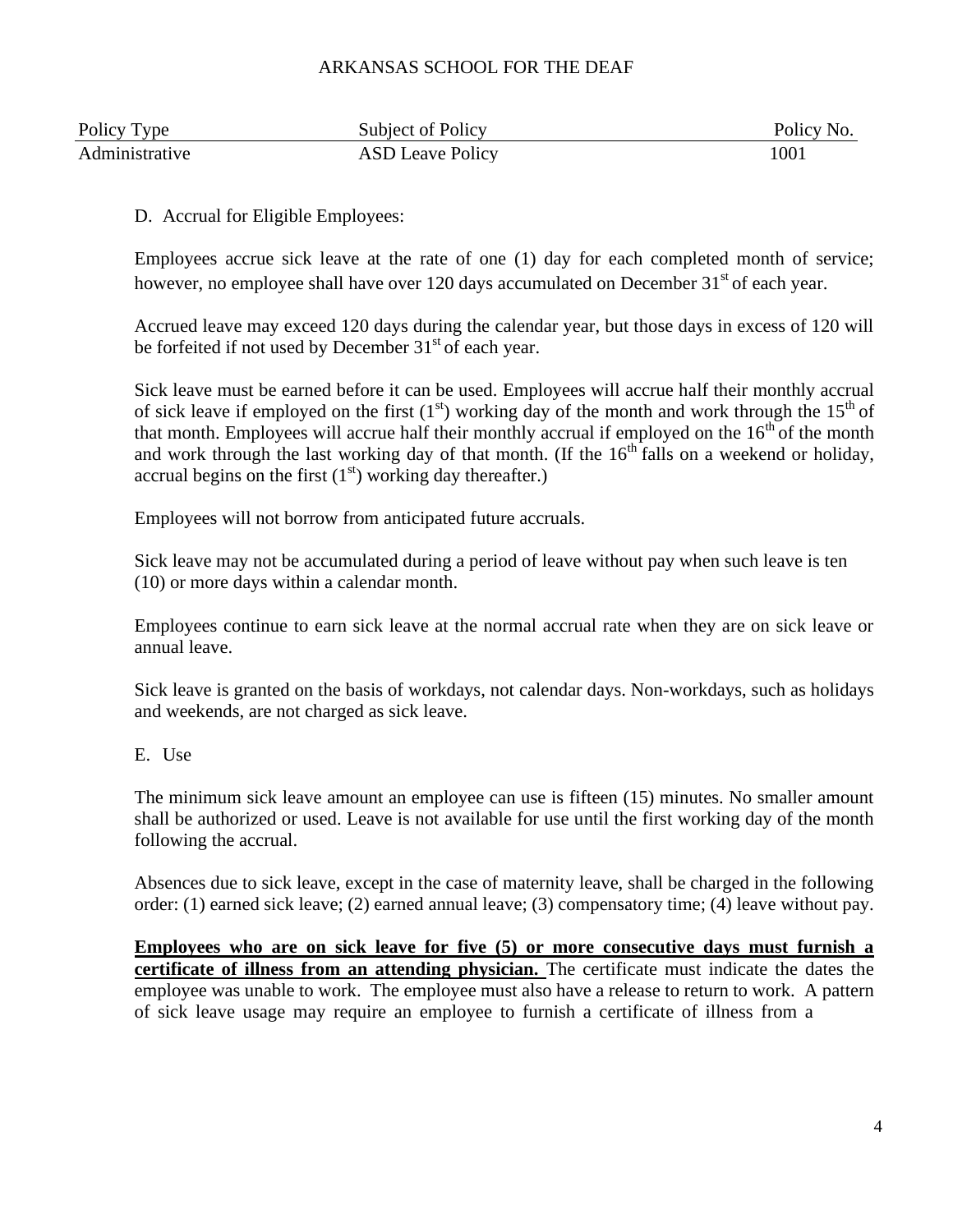| Policy Type    | Subject of Policy       | Policy No. |
|----------------|-------------------------|------------|
| Administrative | <b>ASD Leave Policy</b> | 100.       |

licensed, attending physician for any use of sick leave. A certificate from a Christian Science practitioner listed in the Christian Science Journal may be submitted in lieu of a licensed physician's certificate. In cases where a pattern of misuse is visible, an ASD employee may be required by the supervisor to provide a doctor's statement for less than five days. Requests to use sick leave for purposes of medical, dental, or optical examinations, hospital stays, funerals, etc. should be made in advance.

Notification of absence due to illness shall be given as soon as possible on the first day of absence to the employee's supervisor.

# **Application for sick leave is to be filed within two (2) days after the employee's return to work.**

If an employee fails to make proper notification for use of sick leave as provided herein, such absences shall be charged to annual leave or leave without pay. Such determination shall be made at the Superintendent's discretion.

F. Termination, Transfer Ark. Code Ann. §§ 21-4-204 – 207; § 21-4-404; § 21-4-501 – 505

Employees transferring without a break in service between State agencies and/or State supported institutions of higher education which are covered by these policies shall retain all accumulated sick leave.

School teachers or other certified personnel employed by a school district that transfer to another school district, an educational cooperative, or a position requiring certification approved by the Department of Education in a state agency shall be granted credit in the new position for up to ninety (90) days unused sick leave accumulated in the former position. The accumulated and unused sick leave credit shall be granted to the employee upon furnishing proof in writing from the former employer of the employee. The provisions of this section shall apply to employment with another school district, educational cooperative, state education agency, or two-year college on or after July 1, 1997.

Employees are not entitled to payment for accrued and unused sick leave when they terminate their employment except as follows:

- A. Upon retirement or death, any employee, or beneficiary of any employee of ASD shall receive compensation for accumulated unused sick leave as follows:
	- 1. If the employee has accumulated at least fifty (50) days, but less than sixty (60) days of sick leave, the employee shall receive an amount equal to fifty percent (50%) of the number of accrued sick leave days (rounded to the nearest day) times fifty percent (50%) of the employee's daily salary.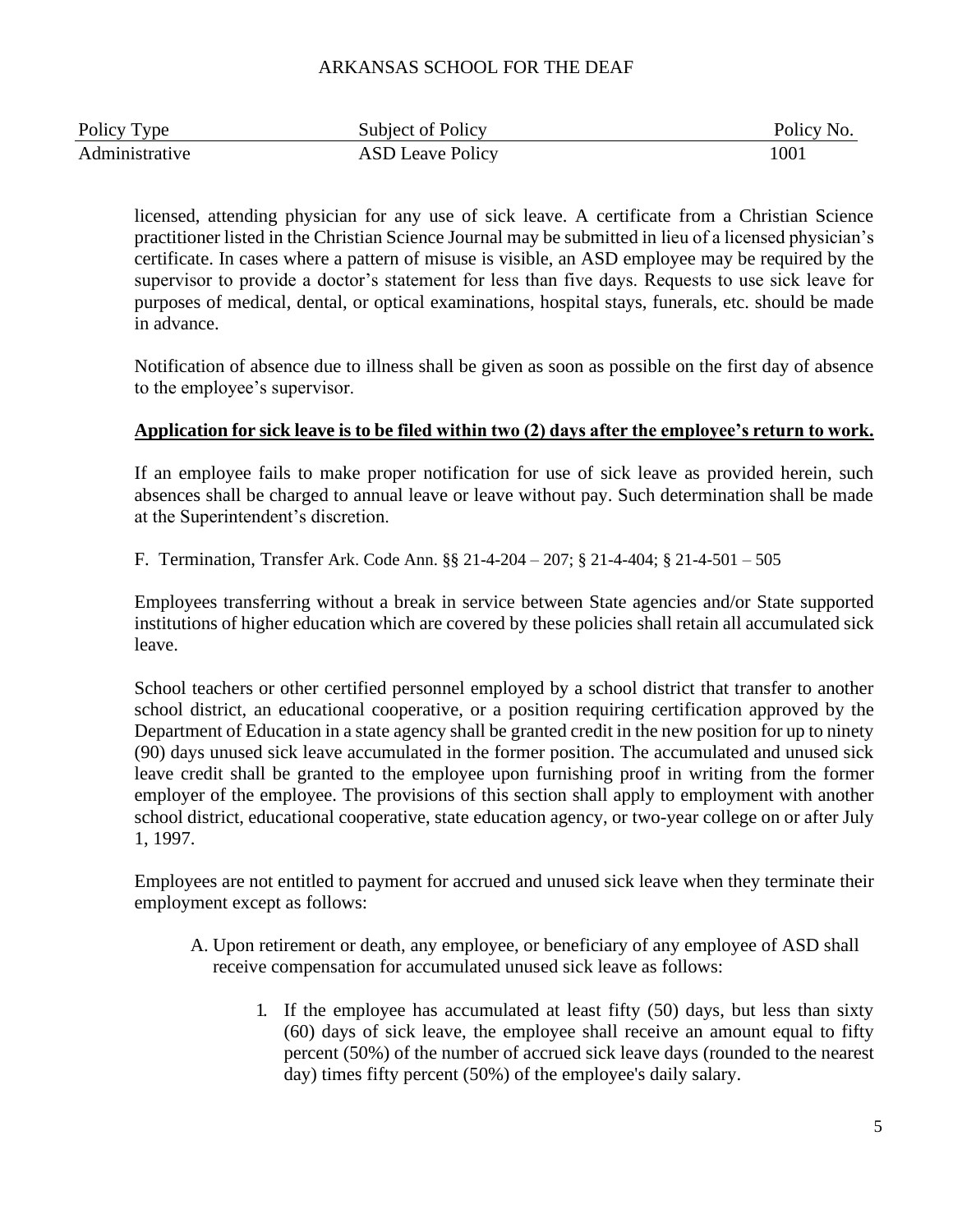| Policy Type    | Subject of Policy       | Policy No. |
|----------------|-------------------------|------------|
| Administrative | <b>ASD Leave Policy</b> | 1001       |

- 2. If the employee has accumulated at least sixty (60) days, but less than s e v e n ty (70) days of sick leave, the employee shall receive an amount equal to sixty percent (60%) of the number of accrued sick leave days (rounded to the nearest day) times sixty percent (60%) of the employee's daily salary.
- 3. If the employee has accumulated at least seventy (70) days, but less than eighty (80) days of sick leave, the employee shall receive an amount equal to seventy percent (70%) of the number of accrued sick days (rounded to the nearest day) times seventy percent (70%) of the employee's daily salary.
- 4. If the employee has accumulated at least eighty (80) or more days of sick leave, the employee shall receive an amount equal to eighty percent (80%) of the number of accrued sick leave days (rounded to the nearest day) times eighty percent (80%) of the employee's daily salary.
	- A. For purposes of this section, the employee's daily salary shall be determined by dividing the annual salary by two hundred and sixty (260).
	- B. In no event shall an employee receive an amount that exceeds seven thousand five hundred dollars (\$7,500) upon retirement due to the provisions of this Section.

### 4. HOLIDAYS

Twelve-month employees shall be granted time off for designated State holidays:

| New Year's Day                         | January 1                           |
|----------------------------------------|-------------------------------------|
| Dr. Martin Luther King, Jr. Birthday   | The third Monday in January         |
| George Washington's Birthday and Daisy | The third Monday in February        |
| <b>Gaston Bates Day</b>                |                                     |
| <b>Memorial Day</b>                    | The last Monday in May              |
| <b>Independency Day</b>                | July 4                              |
| Labor Day                              | The first Monday in September       |
| Veteran's Day                          | November 11                         |
| Thanksgiving Day                       | The fourth Thursday in November     |
| Christmas Eve                          | December 24                         |
| Christmas Day                          | December 25                         |
| An employee's birthday                 | The employee is granted one holiday |
|                                        | to observe his/her birthday         |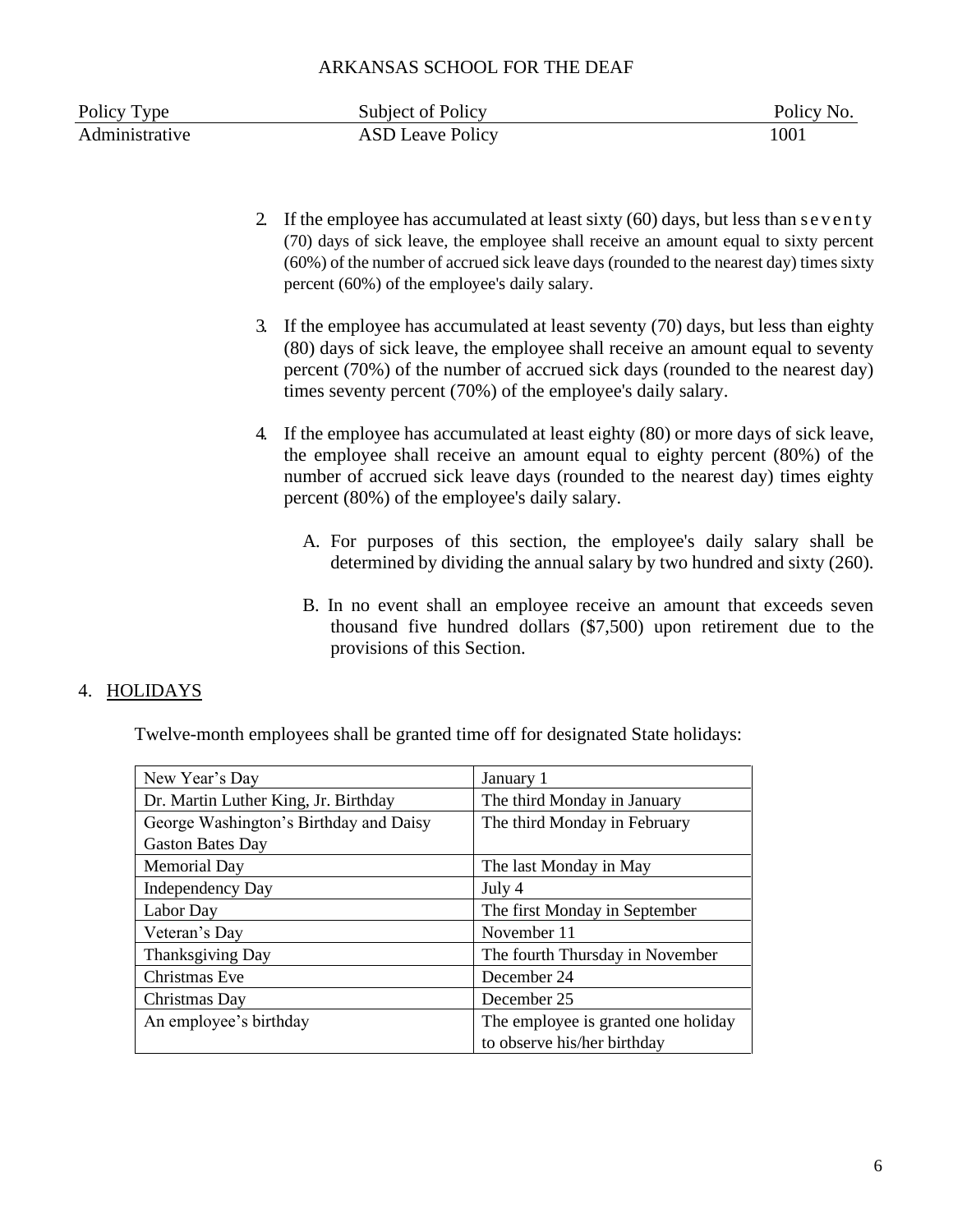| Policy Type    | Subject of Policy       | Policy No. |
|----------------|-------------------------|------------|
| Administrative | <b>ASD Leave Policy</b> | 1001       |

# **\* If school is in session on these dates, an employee must receive approval from the supervisor prior to taking the holiday.**

# **Ten-month non-exempt employees are eligible to receive holiday pay for Independence Day (July 4th) only if they use compensatory time for that day.**

To receive credit for working a holiday, a verification form must be turned into the personnel office within one week.

# **\*Ten-month employees will follow designated school calendar.**

The Governor may issue an Executive Proclamation and proclaim additional days as holidays in observance of special events or for other reasons. **These will be honored except if school is in session.**

State offices located in Pulaski County shall remain open when a legal holiday occurs during a general or special session of the legislature. These offices shall maintain the minimum number of employees required to conduct State business. However, these offices may be permitted to close by Resolution of the General Assembly.

# **Eligibility For Holiday Pay**

All "regular salaried" and "extra help" employees are eligible to receive holiday pay only if they are in pay status on their last scheduled work day before the holiday and at least one hour on the first scheduled work day after the holiday.

When a holiday occurs while an employee is on annual or sick leave, that day will be considered a holiday and will not be charged against the employee's annual or sick leave. Holiday/Birthday earned during the year will not expire and will be carried over. Please note at the time of retirement these hours will be counted with earned annual hours for each employee and may not exceed 30 days or 240 hours per calendar year.

When a holiday occurs on an employee's regularly scheduled day off, the employee will be given equivalent time off.

Days off in lieu of holidays worked may be taken at a time approved by the employee's supervisor. Such time off is to be taken as soon as is practical.

Employees who work less than full time may take the holiday at a rate proportionately equal to their time worked. For example, if an employee works half time, a holiday would be granted equivalent to four (4) hours.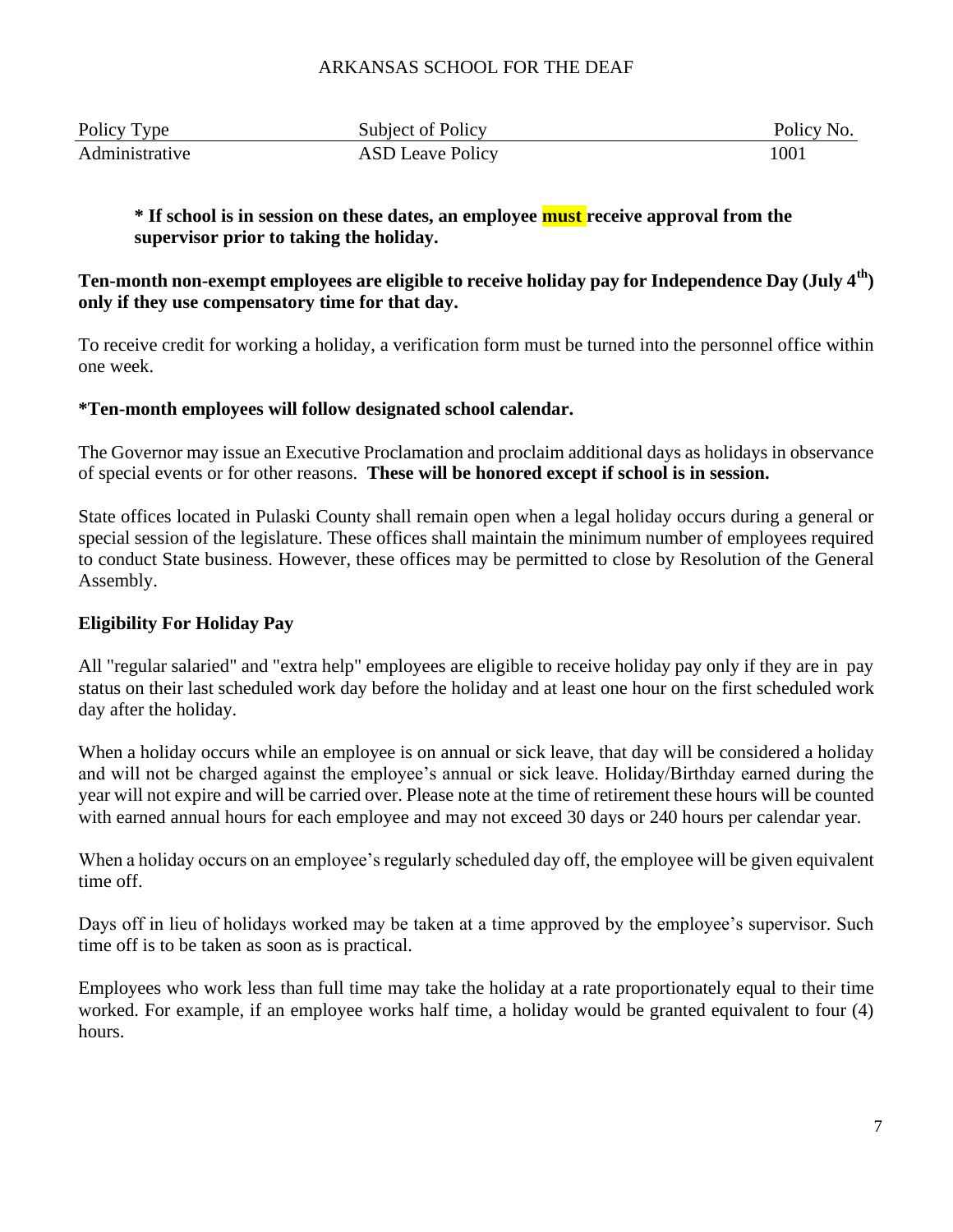| Policy Type    | Subject of Policy       | Policy No. |
|----------------|-------------------------|------------|
| Administrative | <b>ASD Leave Policy</b> | 1001       |

Holidays which occur on a Saturday will be observed on the preceding Friday. Holidays which occur on a Sunday will be observed on the following Monday.

#### 5. MATERNITY LEAVE

Maternity Leave is to be treated as any other leave for sickness or disability with the exception that an employee may elect to take leave of absence without pay and without exhausting accumulated annual and sick leave.

An eligible employee may request catastrophic leave for maternity purposes and can receive up to 4 weeks of paid maternity leave. If an employee is eligible for both catastrophic leave for maternity purposes and family medical leave (FMLA) for maternity purposes, the two shall run concurrently. Refer to TSS-OPM Policy # 47 for more information about paid maternity leave.

### 6. COURT AND JURY DUTY

Any employee serving as a juror or subpoenaed as a witness to give a deposition in a court or hearing, not involving personal litigation or service as a paid expert witness outside the scope of state employment will not be placed on annual leave or leave without pay and will receive normal and full pay. You may keep any fees paid for services provided in court, except in cases where you are serving in an official capacity representing the Arkansas School for the Deaf.

You must notify your supervisor immediately upon notification of court or jury duty. You will be required to furnish documentation attesting to the specific dates on which you appear in court. Acceptable documentation includes a certificate from the clerk of the appropriate court.

### 7. LEAVE WITHOUT PAY

Employees may not take leave without pay until all their annual leave has been exhausted, except in the cases of maternity leave and agency disciplinary leave without pay. In the case of maternity leave, such employee may elect to take leave without pay, without exhausting accumulated annual and sick leave.

An employee, upon application in writing to and upon a written approval by the Superintendent, **may be eligible** to obtain a continuous leave of absence without pay up to six (6) months, unless granted in accordance with Annotated Code 21-4-210 or a determination by the Superintendent that the leave of absence without pay request of the employee would cause an undue hardship on the agency. At the expiration of such leave, the employee shall be reinstated in the service without loss of any of his/her benefits, or extend the leave of absence without pay up to an additional six (6) months unless the Superintendent has determined that reinstatement or continuing the leave without pay status of the employee would cause an undue hardship on the agency or the position is no longer available due to a budgetary reduction in staff of the agency.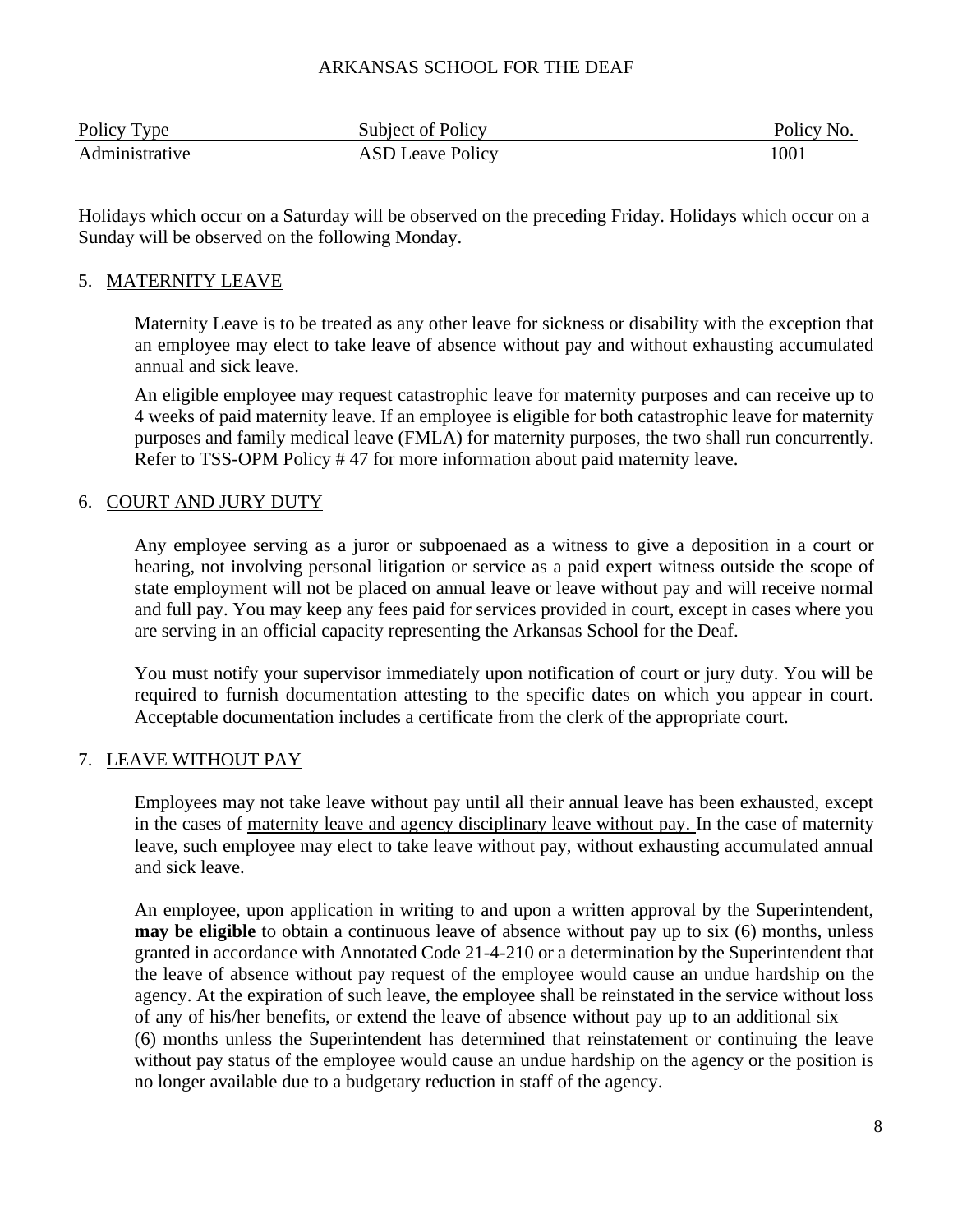"Undue hardship" is defined as "an action requiring significant difficulty or expense" when considered in relationship to a number of factors. These factors may include, but not necessarily be limited to, the nature of the position occupied by the employee and cost of the request in relation to the size, resources, nature and structure of the agency's operation and mission. Thus, whether or not an accommodation request would create an undue hardship focuses on the resources and circumstances of the school in relationship to the cost or difficulty of providing a specific leave requests. Undue hardship refers not only to financial difficulty, but also to requests that are unduly extensive, substantial, or disruptive, or those that would fundamentally alter the nature of operation of the school. The superintendent should assess on a case-by-case basis, whether a particular request for leave without pay (LWOP) would cause undue hardship. Every request should be evaluated separately to determine if it would impose an undue hardship on the school, considering: (1) the nature and cost of the request; (2) the overall financial resources of the school; (3) the number of persons employed by the school; (4) the effect on expenses and resources of the school; and (5) the impact of the request on the school.

The superintendent may declare an undue hardship where a leave request accommodation would be unduly disruptive to other employees' ability to work efficiently. For example, if granting leave would prevent other employees from doing their jobs, then the significant disruption to the operations of the school constitutes an undue hardship. In some situations, an employee may be able to provide only an approximate date of return because treatment and recuperation do not always permit exact timetables. If the superintendent can show that the lack of a fixed return date imposes an undue hardship, then he/she can deny the leave. An undue hardship could result if the school can neither plan for the employee's return nor permanently fill the position. In other situations, an agency may be able to be flexible.

Failure on the part of the employee to report promptly at the expiration of the leave of absence except for satisfactory reasons submitted in advance shall be a cause for dismissal.

Leave of absence without pay, except in accordance with Annotated Code 21-4-212 and in the case of maternity leave, shall not be granted until all the employee's accumulated annual leave has been exhausted. However, the agency may place an employee in a leave without pay status for disciplinary reasons in accordance with the agency's written and publicized personnel policy, due to inclement weather as designated by state policy, or due to necessary budget reduction ad determined by the Superintendent.

# **All requests for leave without pay must be made in writing to the immediate supervisor. Upon approval from the supervisor, requests must be submitted to the Superintendent for final approval and then forwarded to Personnel as soon as possible.**

An employee who accumulates ten days of (consecutive or non-consecutive) leave without pay during any one calendar month loses the leave accrual (annual and sick) for that month only. The annual leave that is lost due to the leave without pay is based on the rate of accrual authorized for that employee.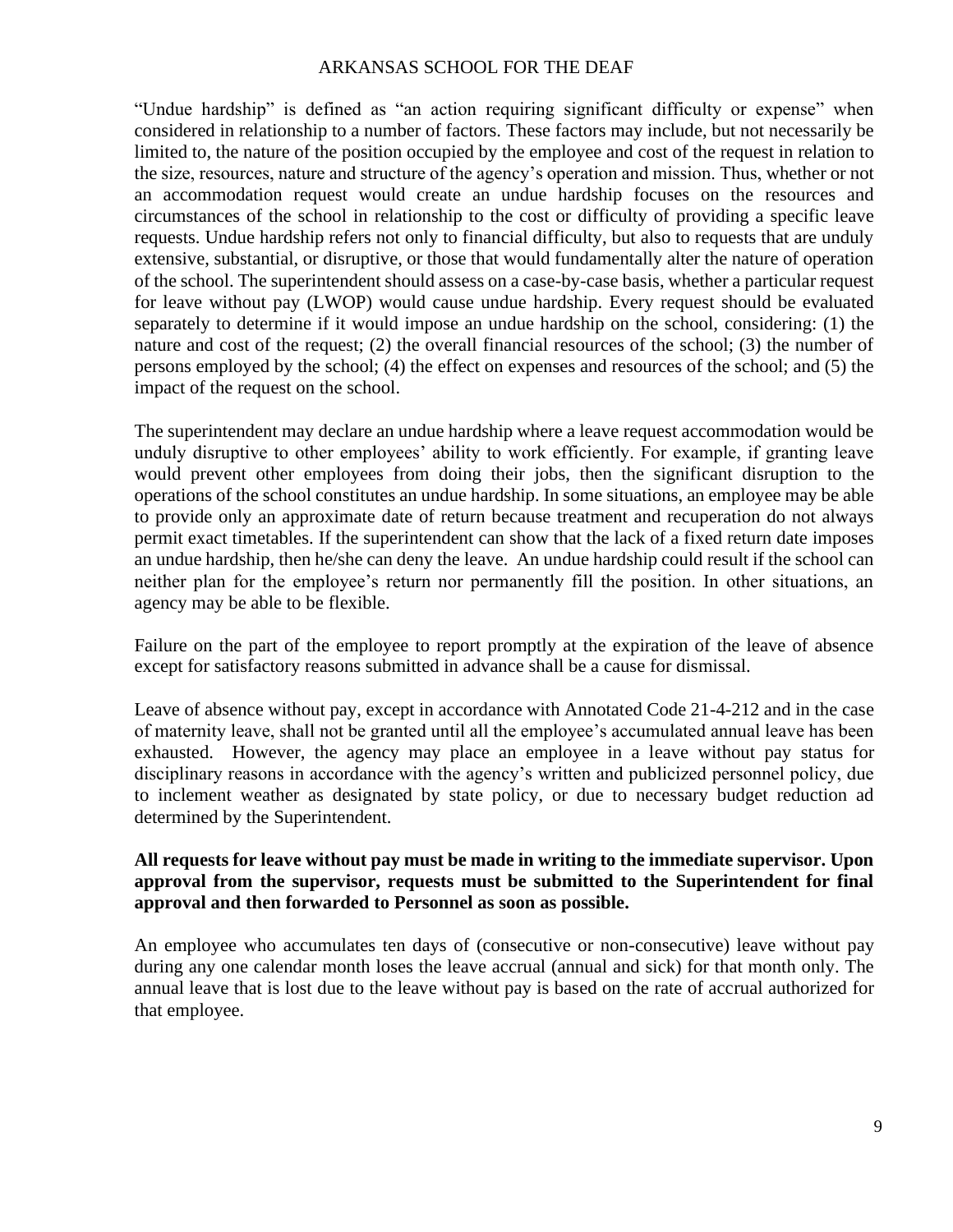| Policy Type    | Subject of Policy       | Policy No. |
|----------------|-------------------------|------------|
| Administrative | <b>ASD Leave Policy</b> | 1001       |

Employees may continue to participate in agency or institution group insurance programs during the period of leave without pay. Employees who choose this option must pay the total cost

(Employee deduction and employer matching) of the coverage unless the employee is receiving Workers' Compensation benefits.

Employees having kept their insurance in effect may be fully reinstated in insurance programs when they return to duty. However, employees on FMLA leave are eligible for reinstatement in the insurance program even if the employee failed to pay their premium while on FMLA leave.

# 8. THE FAMILY AND MEDICAL LEAVE ACT OF 1993 29 C.F.R. § 825

The Family and Medical Leave Act of 1993 became effective August 5, 1993. The Family and Medical Leave Act (FMLA) entitles eligible employees to take up to twelve (12) weeks paid/unpaid leave each year for specified family and medical reasons.

See ASD Policy 1002 – Family and Medical Leave Policy – effective 8/1/99.

# 9. PERSONAL **AND PROFESSIONAL DEVELOPMENT** LEAVE POLICY

School term exempt employees are eligible to participate in this policy.

Personal Leave

School term employees may earn up to two days of personal leave by working during the summer months and two days of professional development leave. All personal leave earned must be approved by the supervisor and Superintendent prior to working. The supervisor has the authority to grant or reject the request.

Personal leave time may be taken during the school year when approved by the supervisor. Personal leave used in connection with Sick Leave **for a total** of five days shall require a doctor's excuse. Requests should be submitted five days in advance when circumstances allow. Unused personal leave will be lost at the end of the school year.

### Professional Development Leave

The purpose of incentive professional development leave is to encourage staff members to obtain professional development, beyond that required by law that will result in improved student achievement.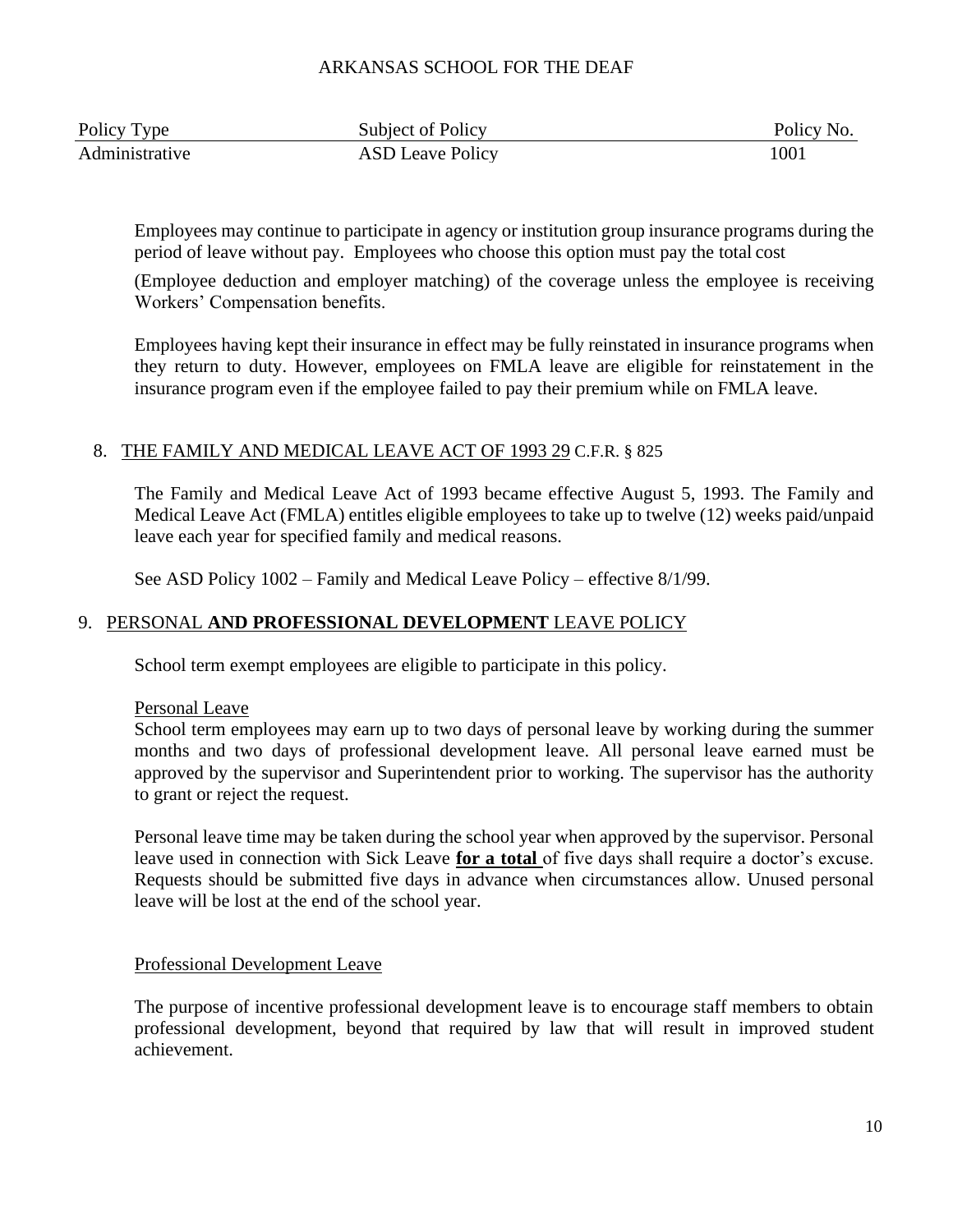| Policy Type    | Subject of Policy       | Policy No. |
|----------------|-------------------------|------------|
| Administrative | <b>ASD Leave Policy</b> | $100\,$    |

ASD teachers requested by their principal to provide professional services on a day not specified in the 190 days required as a workday shall be compensated for the time spent in performing those services at the rate of an hour of personal leave for each hour professional services are provided, not to exceed 16 hours (2 days). This provision does not apply to teachers who are paid a stipend for extra duty or for services performed due to extended workday.

### **USE OF PERSONAL OR PROFESSIONAL DEVELOPMENT LEAVE**

- A. These days shall be granted regardless of previous leave used or regardless of accumulated leave.
- B. These days will not accumulate from year to year.
- C. The principal shall be given written notice two (2) days in advance.
- D. In emergency situations the time provisions for notice may be waived.
- E. Neither Personal leave nor Professional Development leave may be taken on district wide staff development days.
- F. Personal or Professional Development leave used will be limited to two days per semester.

Personal and Professional Development leave is maintained by the Personnel Office.

# 10. MILITARY LEAVE

Permanent, full-time state employees who are members of the National Guard or any reserve branch of the U.S. Armed Forces will be granted leave at the rate of fifteen (15) working days per calendar year, plus necessary travel time for annual training purposes. Up to fifteen (15) military leave days may be carried over to the succeeding year for a maximum of thirty (30) military leave days for that calendar year.

Military leave for annual training or other official duties will be granted without loss of pay and shall be in addition to regular vacation time. The employee can elect to use annual leave or compensatory time earned for the year.

Employees who are called to emergency active duty for emergency declared by the Governor or President shall be granted leave with pay not to exceed thirty (30) working days per calendar year. Periods beyond thirty (30) day limit may be charged to annual leave or compensatory leave at the employee's option and if necessary, to leave without pay.

Emergency situations mean any case of invasion, disaster, insurrection, riot, breach of peace or imminent danger; threats to the public health or security; or threats to the maintenance of law and order.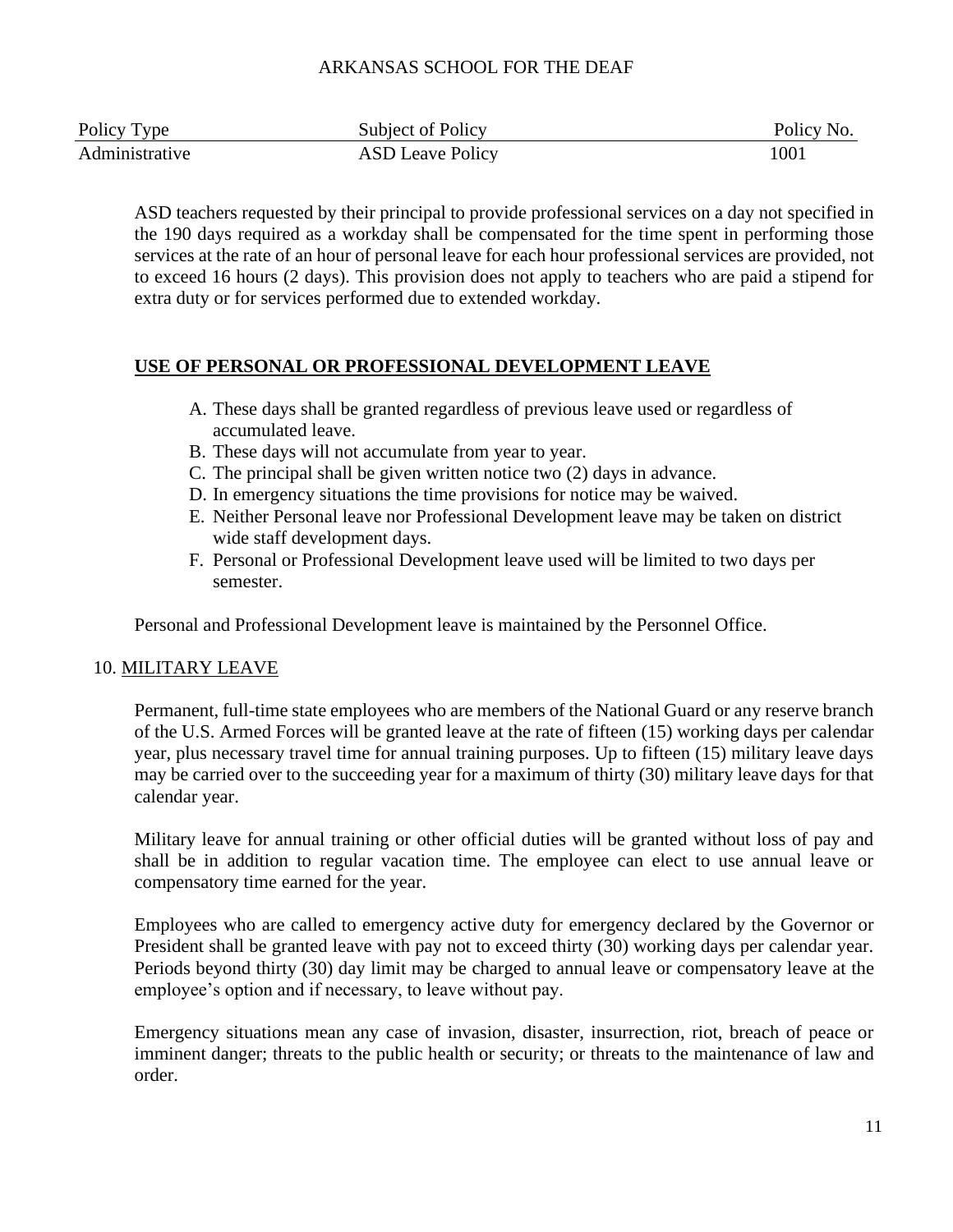| Policy Type    | Subject of Policy       | Policy No. |
|----------------|-------------------------|------------|
| Administrative | <b>ASD Leave Policy</b> | $100\,$    |

# 11. WORKER'S COMPENSATION

Employees of the State are covered by worker's compensation. Coverage is for accidental injury while on the job. Financial and medical aid is available for injury or death.

Claims must be filed with the Personnel Office immediately when a work-related accident has occurred. The supervisor is responsible for assuring the claim is filed when a work-related accident has occurred.

If an employee is injured, compensation is not allowed for the first 7 days of disability resulting from the injury, excluding the day of the injury. If a disability extends beyond that period, compensation starts with the 9<sup>th</sup> day of disability. If the disability extends for a period of 2 weeks, compensation is allowed beginning the first day of disability, excluding the day of the injury. Should an employee ever be absent from work due to a temporary disability and be entitled to

worker's compensation benefits the employee can, upon proper application, use earned sick leave and/or annual leave as a supplement to the worker's compensation. The sum of both cannot exceed the employee's normal salary.

When this option is used, earned sick leave and/or annual leave is reduced on a proportional basis. Employees receiving worker's compensation benefits for a permanent disability are eligible for full payment from both sources. Absences from work due to occupational injury or illness are charged in the following order: (1) earned sick leave; (2) annual leave; (3) leave without pay.

Should an employee be injured while on the job, the injury must be reported at once to the immediate supervisor.

State Employee Insurance matching payment is paid by ASD if the employee is off the payroll due to a worker's compensation injury.

### 12. CATASTROPHIC LEAVE

See ASD Policy 1004 – Catastrophic Leave Policy, for information.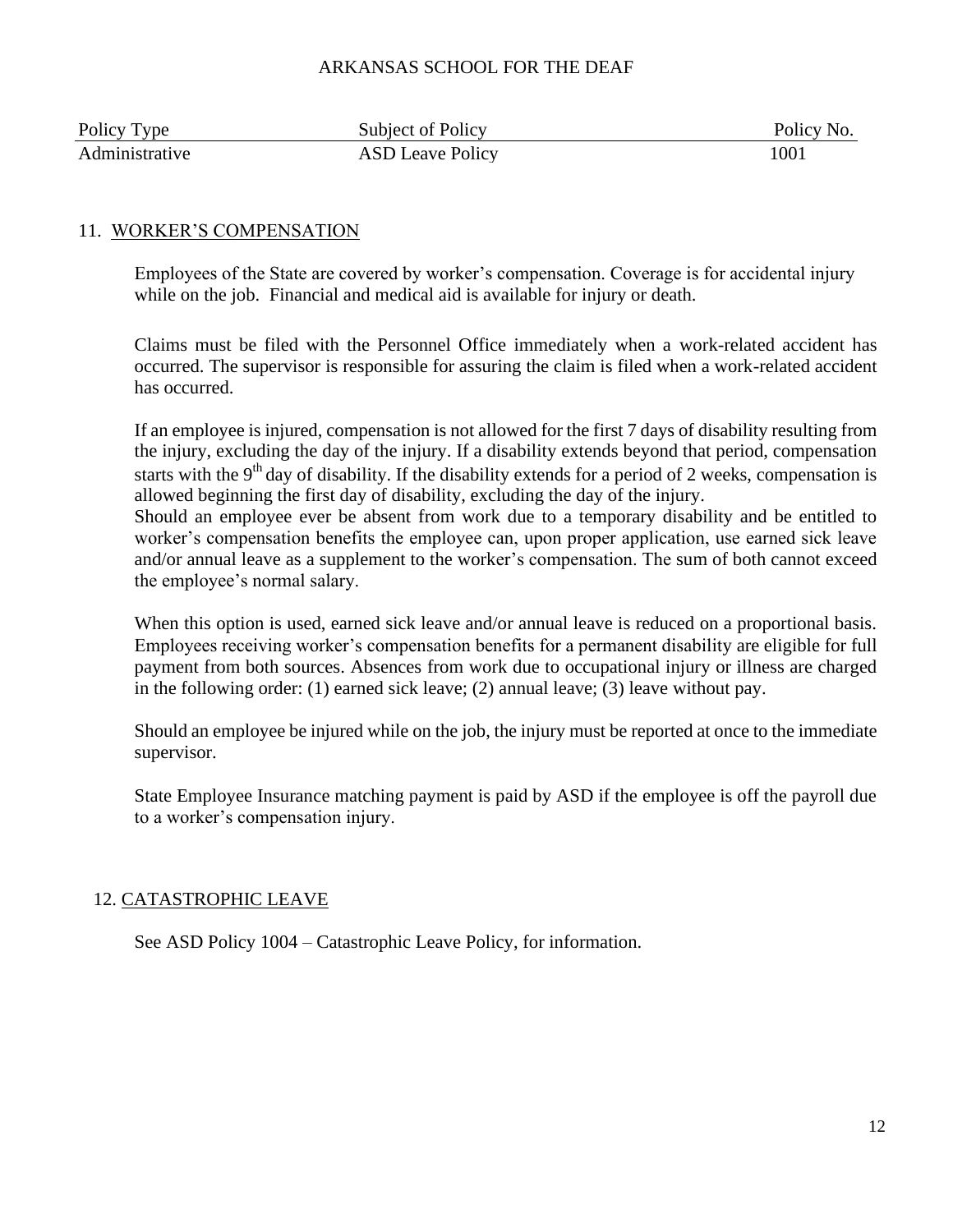| Policy Type    | Subject of Policy       | Policy No. |
|----------------|-------------------------|------------|
| Administrative | <b>ASD Leave Policy</b> | $100\,$    |

# 13. BONE MARROW OR ORGAN DONATION LEAVE

In any calendar year, an employee is entitled to the following leave to serve as an organ donor or a bone marrow donor:

- (1) No more than seven (7) days of leave to serve as bone marrow donor and
- (2) No more than thirty (30) days of leave to serve as an organ donor

In order to qualify for the leave, the employee **mus**t:

- (1) Request the leave in writing;
- (2) Provide the agency written verification by the physician to perform the transplantation that the employee **is to** serve as a human organ or bone marrow donor; and
- (3) Provide the agency written verification by the physician performing the transplantation that the employee **did** serve as a human organ or bone marrow donor.

An employee may use the leave as provided in Section 13 without loss or reduction in pay, leave, or credit for time of service.

The agency shall not penalize an employee for requesting or obtaining leave pursuant to this section.

Definitions as used in this section:

- (1) "Bone marrow donor" means a person from whose body bone marrow is taken to be transferred to the body of another person;
- (2) "Organ" means a human organ that is capable of being transferred from the body of a person to the body of another person, including eyes;
- (3) "Organ donor' means a person from whose body an organ is taken to be transferred to the body of another person.

# 14. IMPLEMENTATION AND MODIFICATION

The Personnel Office shall have primary responsibility for the implementation of this policy and shall propose and coordinate any modifications to this policy. Any questions regarding this ASD Policy 1001 should be addressed to:

> Arkansas School for the Deaf Personnel Office 2606 West Markham Little Rock, AR 72205